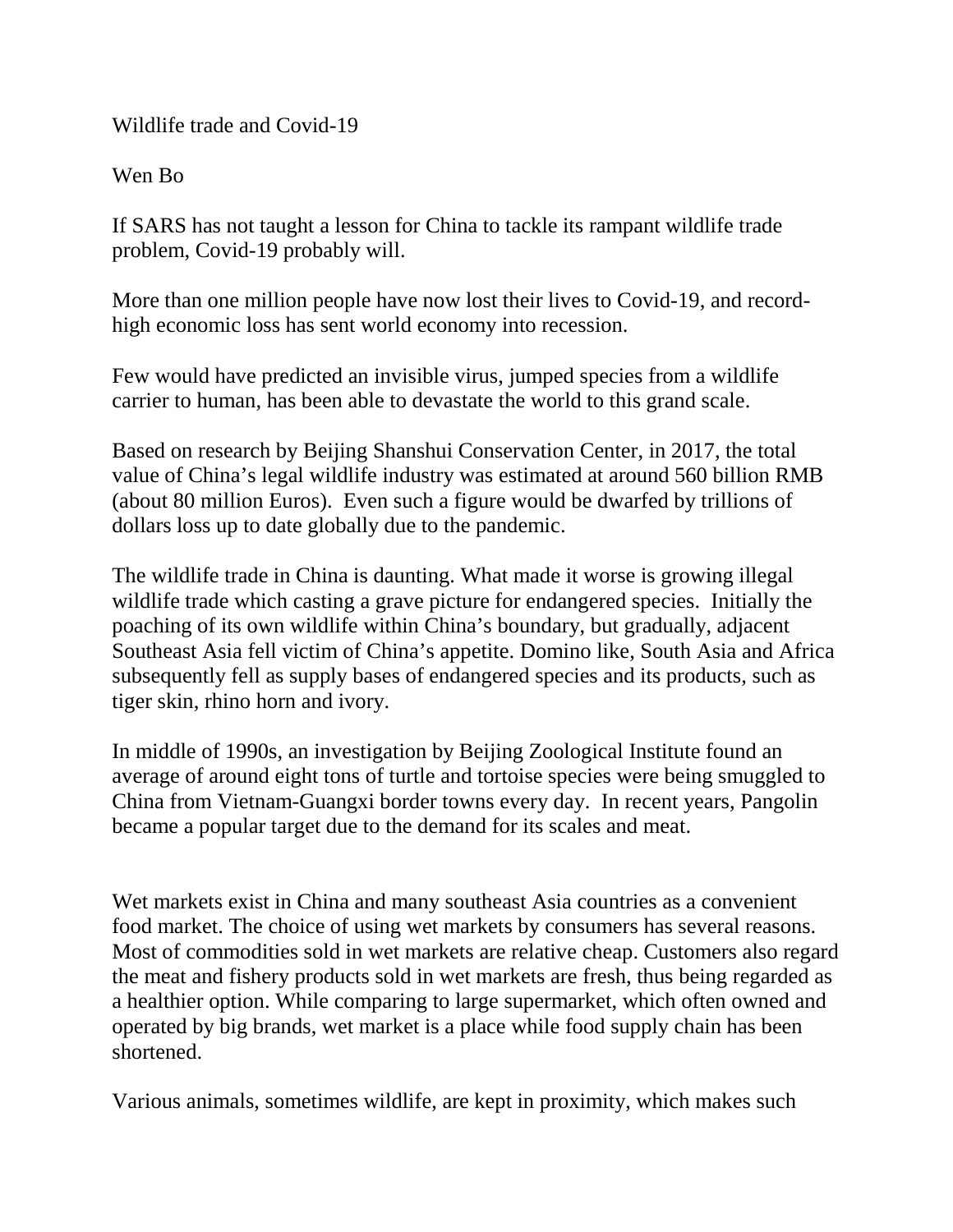marketplace a prolific source of emerging zoonotic diseases. Close encounter with human creates a perfect storm for an animals-specific virus to mutate and jump to human. Pangolins, which was brought to spotlight as potential transmitters of COVID-19, has been heavily poached and smuggled to China.

Of documented infectious diseases, approximately 60% derive from animals, and 70% of animal-origin diseases come from wildlife.

Wildlife is also believed to have higher risk than farmed animals in terms of viral emergence. Illegal smuggled and sold wildlife is impossible to be determined its providence and health conditions. Most of wild caught animals are inevitably either sick or stressed.

However, as SARS pandemic in 2003 showed, even legal wildlife trade, such as civet cats, has amplified zoonotic diseases and their transmission to humans, leading to the first pandemic of the 21st century.

Later outbreaks of avian influenza strains H5N1 and H7N9 have not only been linked to associated sanitation issues, but also biodiversity loss through deforestation and livestock production.

Human population density in the urban areas contributes to the spread of zoonotic diseases. In 2003, Hong Kong played an important role in spreading the SARS to international community due to its extensive flight connections. Nowadays, Chinese cities such as Wuhan, Chengdu, Guangzhou have become as cosmopolitan as Hong Kong 17 years ago.

Rapid development of high-speed railway network and exploding air travels in China further propelled the spread of emerging COVID-19 across the country. The connectivity China experienced with other countries under the Belt and Road Initiative enabled the virus spread further beyond its border.

While China aspires to be world's leading economy, the current health crisis clearly demonstrates a necessity for China to install effective measures to prevent emergence of new infectious diseases and their spread alongside its economic routes.

China saw many previous diseases connected with wet market that sold livestock. Being a central space for close contact between humans, livestock, and wild